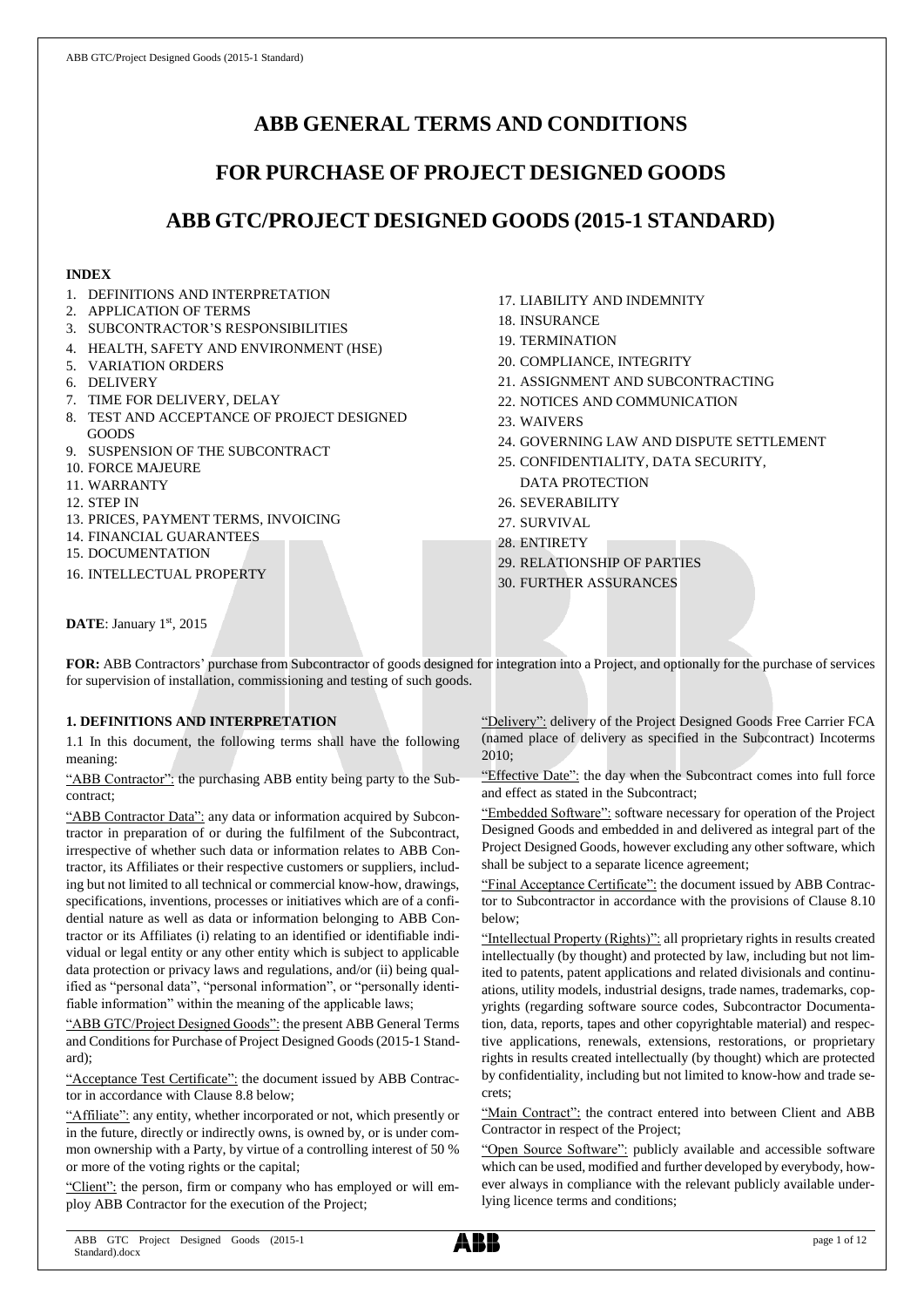"Order": ABB Contractor's purchase order (PO) issued to Subcontractor requesting the supply of the Project Designed Goods as specified in the Order, which is subject to the ABB GTC/Project Designed Goods and the Special Terms and Conditions, as the case may be. An Order can be placed either (i) as an electronic Order, or (ii) as a written Order; in both cases the Order shall contain a reference to the ABB GTC/Project Designed Goods;

"Party": either ABB Contractor or Subcontractor, collectively referred to as "Parties";

"Project": the project to be executed by ABB Contractor under the Main Contract;

"Project Designed Goods": all material, components, machinery, equipment, supplies, Subcontractor Documentation and Services as per Clause 3.16, to be delivered as specified in the Subcontract;

"Provisional Acceptance Certificate": the certificate issued, as the case may be, by Client or ABB Contractor which evidences that the Project has met the performance criteria as specified in the Main Contract;

"Schedule": the time for completion of the Delivery as specified in the Subcontract;

"Site": the location where the Project is to be completed;

"Subcontract": a written contract, comprising of:

- Subcontract Execution Document,
- Special Terms and Conditions,
- ABB GTC/Project Designed Goods,
- Annexes.

and/or the Order, which is accepted by Subcontractor (either expressly by written statement or impliedly by fulfilling the Subcontract in whole or in part);

"Subcontractor": the party of the Subcontract responsible for supplying the Project Designed Goods;

"Subcontractor Documentation": any HSE, operation, training and maintenance manuals, user guides, drawings, calculations, technical data, logic diagrams, progress reports, quality confirmation certificates, bills of lading, certificates of origin, export authorizations and licences, and any such other documents as required under the Subcontract and/or applicable laws;

"Subcontract Price": the price to be paid by ABB Contractor to Subcontractor as specified in the Subcontract;

"Variation Order": a change to the Subcontract such as to alter the Schedule, and to amend, to omit, to add to, or otherwise to change the Project Designed Goods or any parts thereof.

1.2 Unless otherwise specified in the present ABB GTC/Project Designed Goods or the Subcontract:

1.2.1 References to Clauses are to Clauses of the ABB GTC/Project Designed Goods;

1.2.2 Headings to Clauses are for convenience only and do not affect the interpretation of the ABB GTC/Project Designed Goods;

1.2.3 The use of the singular includes the plural and vice versa.

1.3 Capitalized terms used in the ABB GTC/Project Designed Goods and the Subcontract shall have the meaning and shall be interpreted in the way described under Clause 1.1 above or as otherwise expressly defined in the ABB GTC/Project Designed Goods, or the Subcontract.

## **2. APPLICATION OF TERMS**

2.1 The Subcontract, including the ABB GTC/Project Designed Goods, shall be the exclusive terms and conditions upon which ABB Contractor is willing to deal with Subcontractor, and the terms of the Subcontract, including the ABB GTC/Project Designed Goods, shall govern the contractual relationship between ABB Contractor and Subcontractor.

2.2 No terms or conditions endorsed upon, delivered with or contained in Subcontractor's quotations, acknowledgements or acceptances, specifications or similar documents will form part of the Subcontract,

and Subcontractor waives any right which it otherwise might have to rely on such other terms or conditions.

2.3 Any amendment to the Subcontract or deviations from the provisions of the Subcontract shall have no effect unless expressly agreed in writing by the Parties.

## **3. SUBCONTRACTOR'S RESPONSIBILITIES**

3.1 Subcontractor shall supply the Project Designed Goods, including the Subcontractor Documentation:

3.1.1 in accordance with the applicable laws and regulations, including but not limited to statutes, ordinances, permits or approvals (collectively, the "Applicable Laws") of any federal, state, local or other authority or labour union applicable to the Project Designed Goods, and shall keep ABB Contractor indemnified against all penalties and liabilities of any kind for non-compliance with any such Applicable Laws. To the extent that such regulations are advisory rather than mandatory, the standard of compliance to be achieved by Subcontractor shall be in compliance with the generally accepted best practice of the relevant industry. The Schedule for the Delivery of the Project Designed Goods and the Subcontract Price shall be adjusted to take account of any increase or decrease in cost or delay resulting from a change in the Applicable Laws which materially affect Subcontractor in the performance of its obligations under the Subcontract, provided however that adjustments relevant to the Delivery of the Project Designed Goods are obtained by ABB Contractor from Client under the Main Contract;

3.1.2 in accordance with the quality standards stated under Clause 11.1 and further specified in the Subcontract;

3.1.3 free from defects and from any rights of third parties;

3.1.4 on the dates specified in the Schedule;

3.1.5 in the quantity specified in the Subcontract; and

3.1.6 by skilled, experienced and competent engineers, foremen and labour, hired in numbers necessary for the proper and timely Delivery of the Project Designed Goods.

3.2 Subcontractor shall not substitute or modify any of the Project Designed Goods or make any changes to the Project Designed Goods without ABB Contractor's prior written approval.

3.3 Subcontractor shall carry out and be responsible for the design and engineering of the Project Designed Goods. If during the approval procedure ABB Contractor/Client requires any modifications of the submitted design in the frame of the completeness and functionality of the Project Designed Goods, such modifications shall be deemed to be included in the Subcontract Price. Subcontractor shall prepare drawings, calculations, software programs, samples, patterns, models, operation and maintenance manuals, and other Subcontractor Documentation and information of a similar nature, in sufficient detail to satisfy all Applicable Laws and regulatory approvals and to provide ABB Contractor and Client and other persons concerned with sufficient information to operate, install, commission, repair, alter, maintain and otherwise use the completed Project Designed Goods.

3.4 Subcontractor must obtain prior approval from ABB Contractor of any transport company (including the vehicles such as trucks, aircrafts, vessels etc.) which Subcontractor intends to use for the transportation of the Project Designed Goods. Unless ABB Contractor denies approval within ten (10) calendar days of receipt of the list of transport companies including the vehicles intended to be used, such list shall be deemed approved by ABB Contractor. Vessels used for transportation shall be less than fifteen (15) years old.

3.5 Subcontractor shall satisfy itself as to all aspects of the Project insofar as they affect the Project Designed Goods or the execution of the Subcontract.

3.6 Subcontractor's failure to obtain all information required shall not relieve Subcontractor neither from the responsibility of estimating properly the cost of delivering the Project Designed Goods, nor from the responsibility for additional costs arising out of or in connection

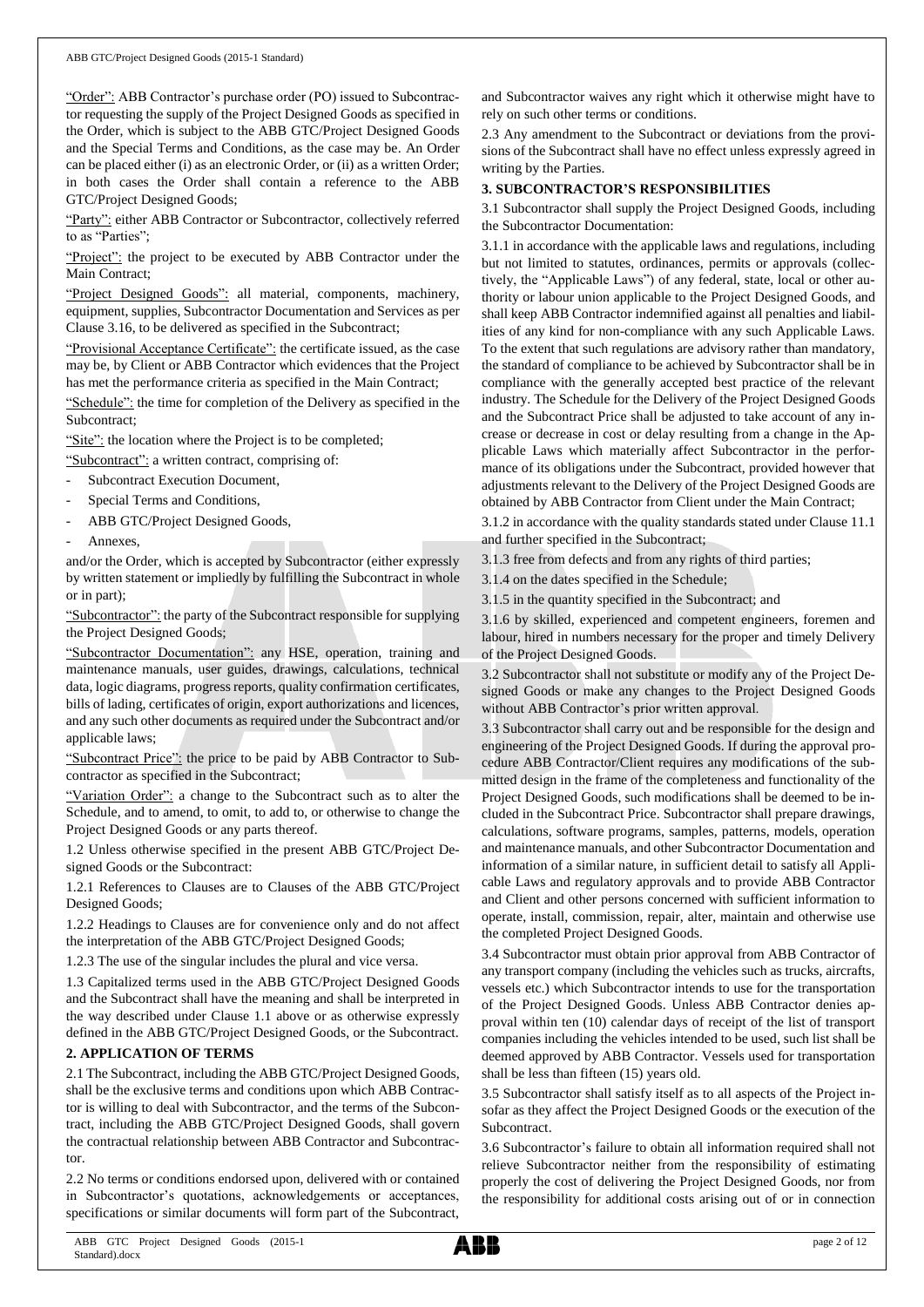with such omission, nor from the responsibility for the performance of the Subcontract.

3.7 Subcontractor shall be deemed to have examined and taken into consideration all relevant conditions, risks, contingencies, legal requirements, necessary schedules, drawings and plans and all other circumstances which may influence or affect the Project Designed Goods or its obligations under the Subcontract, and to have obtained on its own responsibility all additional information and details which Subcontractor requires for the execution and completion of the Subcontract. ABB Contractor shall not be responsible for any costs or losses due to failure of Subcontractor to obtain such information.

3.8 Subcontractor shall give all notices and obtain and pay for all permits, visas, licences and fulfil all other requirements necessary for the supply of the Project Designed Goods.

3.9 Subcontractorshall ensure that the Project Designed Goods are contained, packaged and/or marked in a manner that will preserve and protect the Project Designed Goods until risk transfers to ABB Contractor under the Subcontract. In addition, Subcontractor shall comply with any such packing and marking standards as required under the Special Terms and Conditions.

3.10 In the event that Subcontractor is required to have access to the Site, such access shall be subject to ABB Contractor's prior written approval. ABB Contractor shall grant Subcontractor access to the respective portions of the Site (as may be required in accordance with the Schedule) to enable Subcontractor to perform its obligations under the Subcontract.

3.11 Subcontractor shall pay and be responsible for the suitability and availability of access routes as well as for any special or temporary rights of way required by, for or in connection with performance of its obligations under the Subcontract. Subcontractor shall take precautions to keep all public or private roads or tracks clear of any spillage or droppings from its traffic. All such spillage or droppings which occur shall be cleared immediately at Subcontractor's risk and expense.

3.12 Subcontractor shall bear the risk of loss of or damages to the Project Designed Goods until Delivery and be responsible for any loss of or damages to the Project Designed Goods caused by Subcontractor after Delivery.

3.13 Subcontractor shall co-operate with ABB Contractor's request in scheduling and performing the Subcontract to avoid conflict or interference with work provided by other contractors and third parties at Site.

3.14 If Subcontractor's performance depends on proper provision of equipment or execution of works by ABB Contractor, Client or third parties, Subcontractor shall, prior to proceeding with the affected part of the Subcontract, promptly report in writing to ABB Contractor any apparent discrepancies or defects in equipment or execution of work or material. Otherwise such equipment or execution of works shall be deemed to be accepted by Subcontractor.

3.15 Subcontractor shall be responsible for any activities performed by its employees in relation to the Subcontract, and in particular the following shall apply:

3.15.1 Subcontractor assumes full and exclusive responsibility for any accident or occupational disease occurred to its employees in relation to the performance of the Subcontract.

3.15.2 It is expressly agreed that the Subcontract does not imply any employment relationship between ABB Contractor and Subcontractor, or between ABB Contractor and Subcontractor's employees assigned to the execution of the Subcontract. ABB Contractor shall remain free of any direct or indirect responsibility or liability for labour, social security or taxes with respect to Subcontractor and its employees assigned to the performance of the Subcontract.

3.15.3 Subcontractor shall hire in its own name all employees required to perform effectively the Subcontract, who shall under no circumstances act as ABB Contractor's employees.

3.15.4 Subcontractor shall be solely and exclusively responsible for any claims and/or lawsuits filed by its employees and – unless caused by ABB Contractor's gross negligence or intentional act – hold ABB Contractor entirely safe and harmless from such claims and/or lawsuits. Subcontractor undertakes to voluntarily appear in court, recognizing its status as sole and exclusive employer, and to provide ABB Contractor with any and all requested documentation necessary to ensure proper legal defence of ABB Contractor in court.

3.15.5 ABB Contractor is authorized to make any payments due to Subcontractor's employees performing the Subcontract, in order to avoid lawsuits. Such payments may be made through withholding Subcontractor's credits, through offsetting or in any other way. Subcontractor shall provide any support requested by ABB Contractor with regard to such payments and indemnify ABB Contractor for any payments made.

3.16 In the event ABB Contractor orders services for the Project Designed Goods to be performed by Subcontractor or any of its sub-suppliers, the following provisions shall apply:

3.16.1 "Services": means all services to be executed by Subcontractor or any of its sub-suppliers and all other undertakings, obligations and responsibilities of Subcontractor specified in the Subcontract. Without limiting the generality of the foregoing, Services shall include the supervision of the proper installation, commissioning and testing of the Project Designed Goods. Subcontractor shall co-ordinate the performance of the Services with ABB Contractor's Site management, taking into account the conditions prevailing on the Site. Subcontractor shall supply all equipment relevant to the Services to be provided and special tools of whatever kind, commissioning spares and consumables required for these Services. For the avoidance of doubt, special tools shall include all items required to work on the instrumentation and the control equipment and to install, set-up and configure the controls and transmitters provided with the Project Designed Goods. All spare parts, special tools and consumables shall become the property of ABB Contractor.

3.16.2 Personnel to execute Services: Subcontractor shall in a timely manner obtain and pay for all permits, licenses, visas and approvals necessary to allow its personnel to execute the Services in accordance with the Schedule. Personnel shall comply with particular country specific travel safety instructions and/or restrictions as provided by ABB Contractor. Subcontractor shall employ and provide sufficient number of competent and experienced personnel for the execution of the Services. Upon ABB Contractor's request Subcontractor shall remove forthwith from the Site any person who, in the opinion of ABB Contractor, misconducts or is incompetent or negligent. Any person so removed shall be replaced within fifteen (15) calendar days by a competent substitute. All costs relating to such removal shall be borne by Subcontractor. Subcontractor shall employ only persons free from contagious diseases. Subcontractor shall, if requested by ABB Contractor, perform medical examination of its employees and provide ABB Contractor with the results of such examination, unless such provision would violate applicable laws.

3.16.3 Site conditions: Subcontractor shall satisfy itself as to the specifics of the Site, and all aspects thereof insofar as they affect the execution of the Services. Subcontractor shall also satisfy itself as to the means of access to the Site, the accommodation which may be required, the extent and nature of work and materials necessary for execution and completion of the Services, and whether Subcontractor has reasonably considered all such aspects in the Subcontract Price.

3.16.4 Co-operation with others: ABB Contractor may request Subcontractor to nominate and use a local sub-supplier to provide Services in the country of Site and to enter into the respective supply agreement with such sub-supplier. If Subcontractor nominates a sub-supplier for this purpose, Subcontractor warrants and undertakes to ABB Contractor that Subcontractor will coordinate its respective duties and obligations with the duties and obligations of that sub-supplier. Subcontractor will also ensure that Subcontractor and its sub-supplier jointly provide

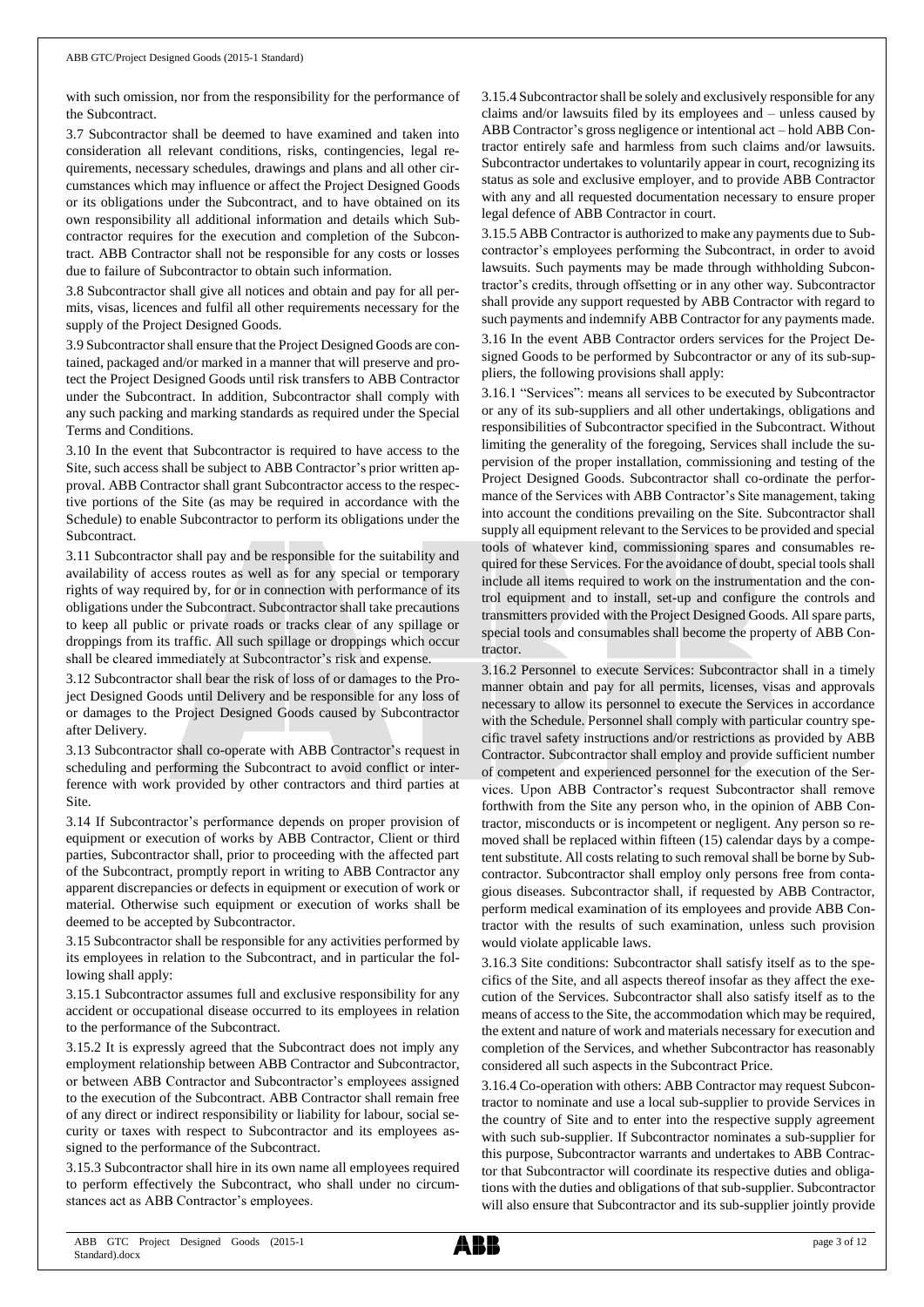the supervision of the installation, commissioning of the Project Designed Goods and perform all work incidental thereto and/or otherwise necessary to ensure that the Project Designed Goods are completed and operational in accordance with the Subcontract.

## **4. HEALTH, SAFETY AND ENVIRONMENT (HSE)**

4.1 Subcontractor shall comply and ensure compliance by any of its employees and subcontractors with all applicable laws relating to HSE throughout the performance of the Subcontract.

4.2 Subcontractor shall comply with (i) ABB Contractor's HSE instructions for the Site and ABB's Code of Practice for Safe Working (as referred to in the Special Terms and Conditions), (ii) Client's instructions concerning HSE at Site and (iii) applicable industry standards and good engineering practice.

4.3 Subcontractor shall allocate sufficient and qualified HSE resources to satisfy its obligations with regard to HSE. Resources allocation shall be reviewed periodically by Subcontractor and shared with ABB Contractor to ensure HSE requirements can be met. Subcontractor shall ensure that all its personnel, and its subcontractors' personnel, working on Site shall have received relevant training and induction before being allowed to work on Site. Subcontractor shall immediately remove from Site any person who, in ABB Contractor's opinion, fails to comply with the provisions of the relevant legislation, regulations and rules as appropriate or such other HSE legislation, which from time to time may be in force.

4.4 Subcontractor shall be solely responsible for the health and safety of all its employees and subcontractors at Site and shall immediately advise ABB Contractor and the relevant authority, if so required, of the occurrence of any accident, incident or near-miss on or about the Site or otherwise in connection with the provision of the Project Designed Goods. Within twenty four (24) hours after the occurrence of any such accident, incident or near-miss, Subcontractor shall furnish ABB Contractor with a written report, which shall be followed within fourteen (14) calendar days by a final report. Subcontractor shall also provide such a report to the appropriate authority when required. This procedure shall not relieve Subcontractor from the full responsibility to protect persons and property, and from its liability for damages.

4.5 Subcontractor shall notify ABB Contractor of all hazardous materials (as such term is defined in applicable laws or regulations) which are contained in the Project Designed Goods. Subcontractor shall furnish ABB Contractor with copies of all applicable material safety data sheets and provide any appropriate special handling instructions for the Project Designed Goods no later than ten (10) calendar days prior to the Delivery date.

## **5. VARIATION ORDERS**

5.1 ABB Contractor may issue, in the standard form provided in the Annexes, Variation Orders to Subcontractor to alter the Schedule, to amend, omit, add to, or otherwise change the Project Designed Goods or any parts thereof. Subcontractor shall carry out such Variation Orders only upon receipt of a written Variation Order and continue to be bound by the provisions of the Subcontract. The value of each Variation Order shall then be added to or deducted from the Subcontract Price, as appropriate and specified in Clause 5.2. The Variation Order shall, as the case may be, express the amount of time by virtue of which the Schedule shall be shortened or extended.

5.2 Payments or credits for any variations covered by a Variation Order shall be calculated in accordance with the following order: (i) agreed unit price list as defined in the Subcontract, (ii) lump sum to be agreed between ABB Contractor and Subcontractor, (iii) on a time and material basis or, (iv) if necessary, as a combination of these methods. If the agreed unit price list does not cover the subject matter of the Variation Order, an additional price shall be determined by ABB Contractor on the basis of prices in the list for similar goods, and added to the unit price list.

5.3 Variations requested by ABB Contractor in a reasonable time period shall not result in extension of time for performance of Subcontractor's obligations.

5.4 If Subcontractor believes that any order, request, act or omission of ABB Contractor involves or constitutes a change to the Subcontract, Subcontractor shall within five (5) calendar days of such order, request, act or omission forward a written proposal for a Variation Order in respect of such change to ABB Contractor. Subcontractor shall not be entitled to additional compensation in respect of costs and/or time incurred, unless ABB Contractor issues a Variation Order as a result of Subcontractor's proposal and Subcontractor complies strictly with the notice provisions of this Clause.

5.5 If either ABB Contractor or Client requires any modifications to the design and engineering of the Project Designed Goods to ensuring completeness and functionality of the Project, such modifications shall not constitute a Variation Order, and costs shall be included in the Subcontract Price. Time extension for such modifications shall only be granted to the extent received by ABB Contractor from Client. In addition, if either ABB Contractor or Client requires a specific solution to be applied, such solution shall not constitute a Variation Order and shall be applied without additional costs for ABB Contractor, even if Subcontractor foresaw and submitted a different solution.

5.6 Subcontractor shall not postpone or delay the performance of a Variation Order on the grounds of dispute, or that it is subject to acceptance by Subcontractor, or agreeing to the value amount, and/or time extension to Schedule.

## **6. DELIVERY**

6.1 The Delivery shall be in accordance with the Schedule. Partial delivery is not accepted unless confirmed or requested by ABB Contractor in writing.

6.2 Subcontractor shall submit for ABB Contractor's approval a detailed execution plan (including agreed milestones as specified in the Subcontract) for the performance of the Subcontract and shall assist ABB Contractor with regard to the scheduling and planning process, and cooperate with ABB Contractor in all respects of the Subcontract scheduling and planning.

6.3 Subcontractor must indicate latest at the time of acceptance of the Subcontract the customs tariff numbers of the country of consignment and the countries of origin for all Project Designed Goods. For controlled Project Designed Goods, the relevant national export control numbers must be indicated and, if the Project Designed Goods are subject to U.S. export regulations, the U.S. Export Control Classification Numbers (ECCN) or classification numbers of the International Traffic In Arms Regulations (ITAR) must be specified. Proofs of preferential origin as well as conformity declarations and marks of the country of consignment or destination are to be submitted without being requested; certificates of origin upon request.

6.4 Subcontractor shall give ABB Contractor ten (10) calendar days written advance notice of each Delivery and shall ensure that such Delivery is accompanied by a delivery note, which shall contain the following minimum information (unless required otherwise by ABB Contractor): the Order number, date of Order, number of packages including dimensions, weights and contents and, in the case of partial delivery, the outstanding balance remaining to be delivered.

6.5 Subcontractor (or its appointed carrier) shall provide ABB Contractor with such additional import/export documents as are requested by ABB Contractor together with a delivery note.

6.6 Ownership of Project Designed Goods shall pass on to ABB Contractor at whichever is the earlier of the following times: (i) when loaded on the means of transport to be used for carriage of the Project Designed Goods, or (ii) progressively as payments for the Project Designed Goods are made by ABB Contractor, or (iii) when ownership transfer is required from ABB Contractor by Client under the Main Contract.

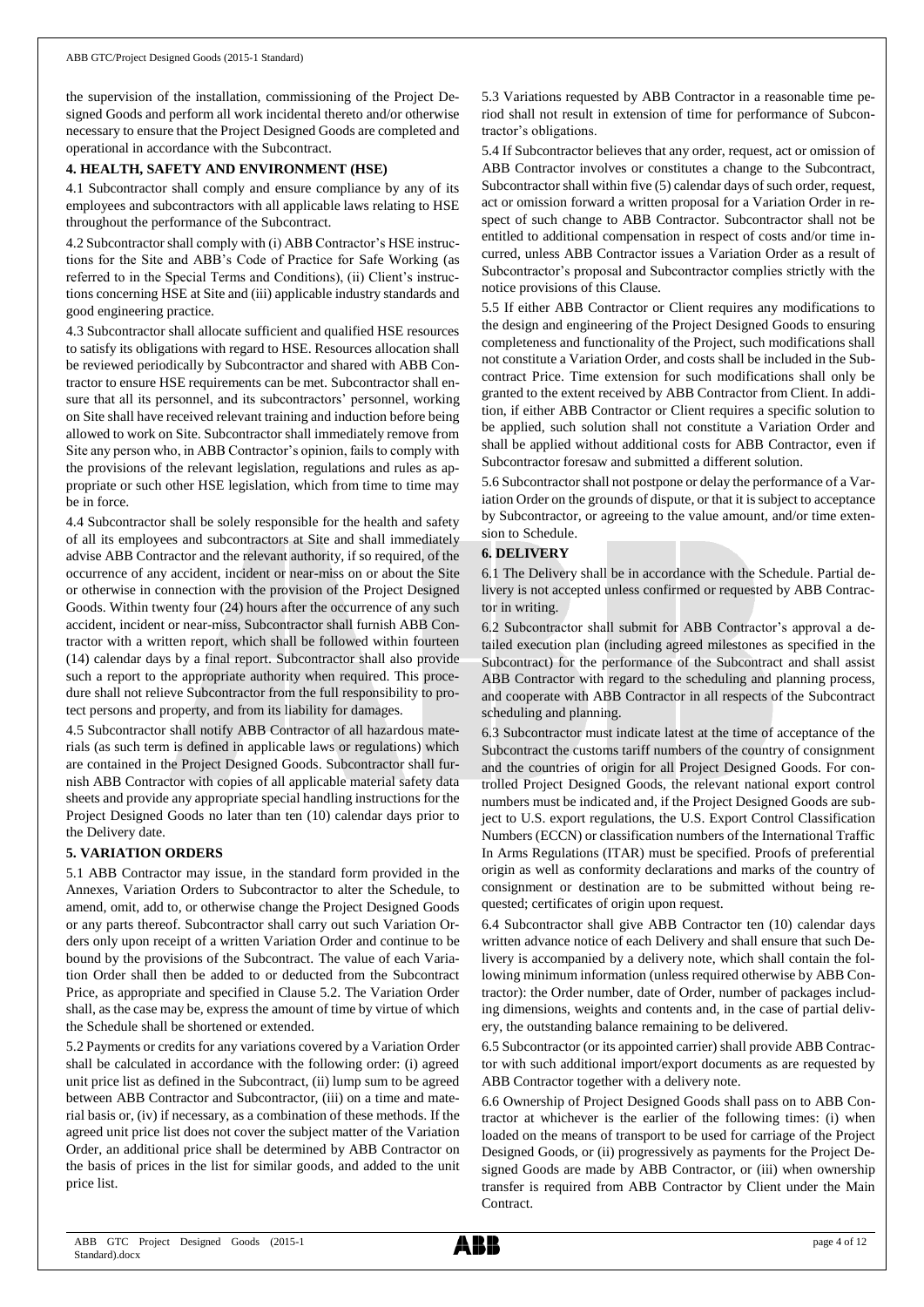6.7 As soon as materials provided by either ABB Contractor or Subcontractor arrive at Subcontractor's premises, the Site or other place where the Project Designed Goods are being fabricated, Subcontractor shall mark them with an identification number and ABB Contractor's name, and as far as possible keep them separate from other items.

6.8 Unless requested otherwise, Subcontractor shall at least monthly in the form requested by ABB Contractor, report the status of the supply of the Project Designed Goods. The report shall provide a statement regarding the timely supply of the Project Designed Goods and steps proposed for expediting whenever required. The report shall be provided to ABB Contractor within five (5) calendar days from the end of the month covered by the report. If the supply of any part of the Project Designed Goods is behind the Schedule, Subcontractor shall submit in writing a recovery plan specifying its activities for reaching compliance with the Schedule. Upon ABB Contractor's request, Subcontractor shall provide ABB Contractor at any time with all information regarding the supply of the Project Designed Goods. ABB Contractor shall have the right to withhold payments under the Subcontract if Subcontractor fails to submit any of the reports.

## **7. TIME FOR DELIVERY, DELAY**

7.1 If Subcontractor does not comply with the Schedule, ABB Contractor reserves the right to instruct Subcontractor in writing to expedite its performance under the Subcontract. Subcontractor shall take such measures (in accordance with ABB Contractor's instructions) as required for acceleration of progress so as to complete the supply of the Project Designed Goods, or the relevant part thereof, on time. Subcontractor shall not be entitled to any additional payment for taking such steps to accelerate the work to meet the Schedule. Subcontractor shall notify ABB Contractor in writing within twenty four (24) hours of the occurrence and cause of any delay and also to make every effort to minimise or mitigate the costs or the consequences of such delay.

7.2 If Subcontractor fails to deliver the Project Designed Goods in accordance with the Schedule, Subcontractor shall pay liquidated damages to ABB Contractor for this default. The liquidated damages shall be payable at a rate specified in the Subcontract. Subcontractor shall pay the liquidated damages upon written demand or upon receipt of an invoice from ABB Contractor. The amount of liquidated damages may be deducted by ABB Contractor from any payments due or which may become due to Subcontractor, or from Subcontractor's financial guarantees, without prejudice to any other recovery method. The payment of such liquidated damages shall not relieve Subcontractor from any of its obligations and liabilities under the Subcontract.

7.3 If the delay in Delivery is such that ABB Contractor is entitled to maximum liquidated damages and if the Project Designed Goods are still not delivered, ABB Contractor may in writing demand Delivery within a final reasonable period which shall not be less than one week. 7.4 If Subcontractor does not deliver within such final period and this is not due to any circumstance for which ABB Contractor is responsible, then ABB Contractor reserves the right to:

7.4.1 terminate the Subcontract pursuant to Clause 19 (Termination);

7.4.2 refuse any subsequent delivery of Project Designed Goods which Subcontractor attempts to make;

7.4.3 recover from Subcontractor any costs or expenditure incurred by ABB Contractor in obtaining the Project Designed Goods in substitution from another Subcontractor;

7.4.4 claim in addition to liquidated damages under Clause 7 for any additional costs, losses or damages incurred whatsoever by ABB Contractor which are reasonably attributable to Subcontractor's failure to comply with the Subcontract.

7.5 ABB Contractor shall also have the right to terminate the Subcontract by notice in writing to the Subcontractor, if it is clear from the circumstances that there will occur a delay in Delivery which under Clause 7 would entitle ABB Contractor to maximum liquidated damages.

# **8. TEST AND ACCEPTANCE OF PROJECT DESIGNED GOODS**

8.1 Subcontractor shall perform tests as required in the Special Terms and Conditions, and any other tests required to meet regulations, codes and standards or deemed necessary by ABB Contractor to verify that the Project Designed Goods comply with the Subcontract.

8.2 At any time prior to Delivery and during Subcontractor's business hours, ABB Contractor and/or Client's nominee shall have the right to (i) inspect the Project Designed Goods and Subcontractor's manufacturing units upon providing reasonable notice, and/or (ii) witness factory test the Project Designed Goods, or any parts or materials thereof, as required in the Special Terms and Conditions. In addition, ABB Contractor and/or Client shall have the right to inspect and/or test the Project Designed Goods at Site.

8.3 If the results of such inspection or test cause ABB Contractor to be of the opinion that the Project Designed Goods do not comply or are unlikely to comply with the Subcontract, ABB Contractor shall inform Subcontractor and Subcontractor shall immediately take such action as is necessary to ensure compliance with the Subcontract. In addition Subcontractor shall carry out such necessary additional inspection or testing at Subcontractor's own cost whereby ABB Contractor and Client shall be entitled to be present. ABB Contractor's costs (including Client's costs) of attending such additional inspection and testing of the Project Designed Goods shall be for Subcontractor's account.

8.4 Subcontractor shall prepare and transfer to ABB Contractor within fifteen (15) calendar days from the Effective Date of the Subcontract a detailed schedule of all tests, including a drawing showing the test arrangement as well as a circuit diagram for the test procedure stating all instruments, equipment to be used, and indicating the estimated dates for the tests. Subcontractor shall furnish all instruments, labour, material and assistance required for inspection and witness of testing of the Project Designed Goods.

8.5 Subcontractor shall inform with a minimum of four (4) weeks advance notice in writing ABB Contractor when the Project Designed Goods are ready for the agreed inspections and tests.

8.6 The costs of any tests shall be included in the Subcontract Price.

8.7 In the event the Project Designed Goods do not pass the tests, the Parties shall prepare and sign a protocol after the acceptance test indicating all relevant test results and the deficiencies and defects preventing ABB Contractor from issuing the Acceptance Test Certificate. Subcontractor shall remedy the deficiencies and defects within the shortest time possible or by the date in ABB Contractor's Project Designed Goods defect notice.

8.8 ABB Contractor will issue an Acceptance Test Certificate when the Project Designed Goods have passed all applicable tests, including but not limited to factory tests, and Subcontractor has met all obligations under the Subcontract.

8.9 ABB Contractor in its sole discretion shall be entitled to issue the Acceptance Test Certificate as a conditional acceptance, despite deficiencies and defects identified during the inspection and testing program. In such case the conditional character and the respective deficiencies and defects shall be expressly described in the Acceptance Test Certificate, and Subcontractor shall remedy these deficiencies and defects within the shortest time possible, however not later than thirty (30) calendar days from the date of the (conditional) Acceptance Test Certificate. ABB Contractor is entitled to withhold any outstanding payments until all these deficiencies and defects have been remedied. Should Subcontractor fail to remedy the same within the thirty (30) calendar days' time period, the issued (conditional) Acceptance Test Certificate shall automatically be deemed to be null and void and ABB Contractor shall – without prejudice to any other rights or remedies it may have at law or under the Subcontract – be entitled (i) to treat the failure as a delay in completion, and (ii) to call any guarantees in its possession. The warranty period shall in no event commence under such (conditional) Acceptance Test Certificate. After all defects and

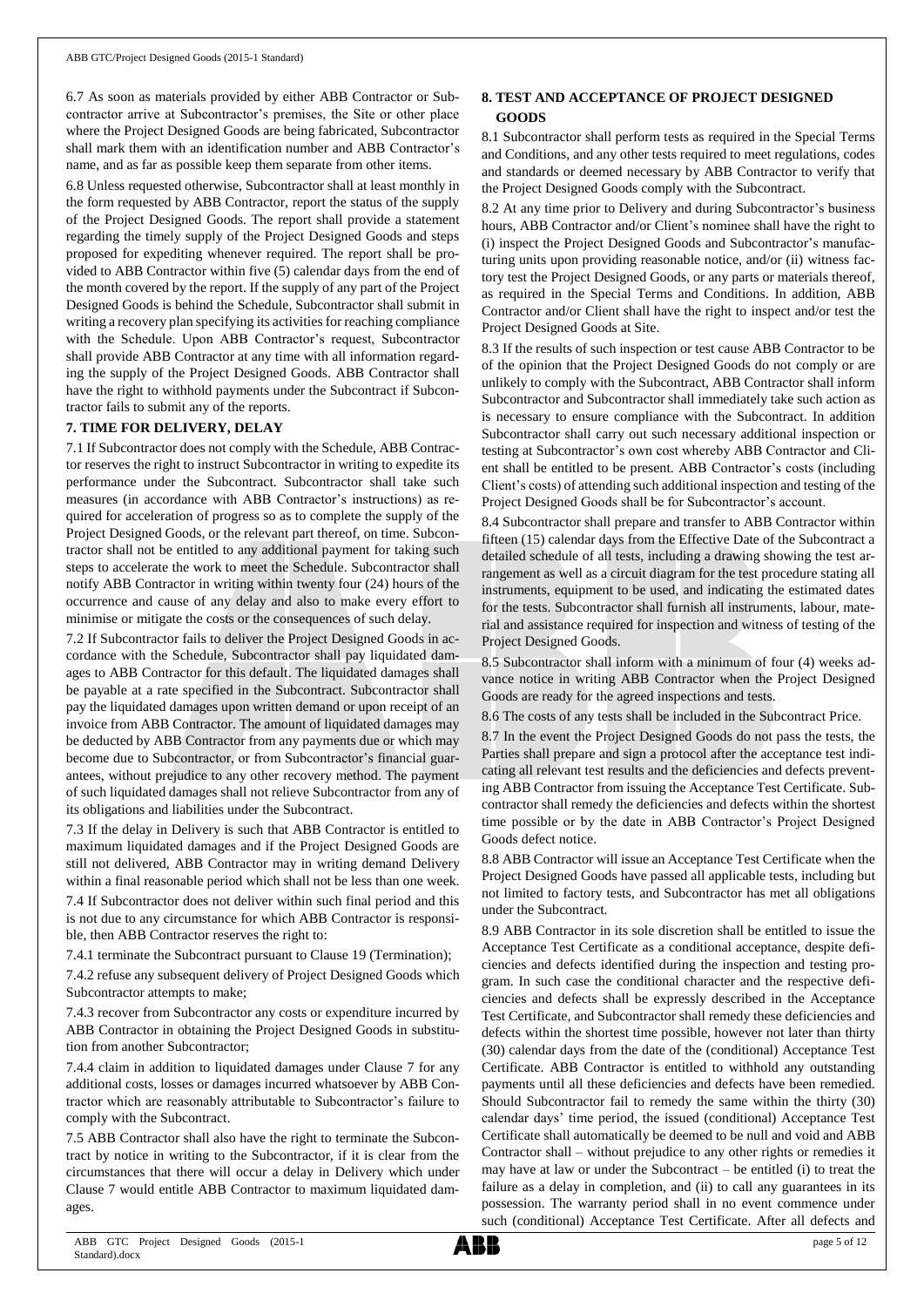deficiencies have been remedied in due time, the Acceptance Test Certificate shall become effective.

8.10 ABB Contractor shall issue the Final Acceptance Certificate when all defects and deficiencies have been remedied, Subcontractor has met all obligations under the Subcontract and the warranty period has expired.

8.11 ABB Contractor in its sole discretion shall be entitled to issue the Final Acceptance Certificate as a conditional acceptance, despite deficiencies and defects identified during the inspection and testing program. In such case the conditional character and the respective deficiencies and defects shall be expressly described in the (conditional) Final Acceptance Certificate, and Subcontractor shall remedy these deficiencies and defects within the shortest time possible, however not later than thirty (30) calendar days from the date of the (conditional) Final Acceptance Certificate. ABB Contractor is entitled to withhold any outstanding payments until all these deficiencies and defects have been remedied. Should Subcontractor fail to remedy the same within the thirty (30) calendar days' time period, the issued (conditional) Final Acceptance Certificate shall automatically be deemed to be null and void and ABB Contractor shall – without prejudice to any other rights or remedies it may have at law or under the Subcontract – be entitled (i) to treat the failure as a delay in performance, (ii) to be compensated by Subcontractor for all costs, damages and losses incurred as a result of these deficiencies and defects, and (iii) to call any guarantees in its possession. After all defects and deficiencies have been remedied, the Final Acceptance Certificate shall become effective.

8.12 No certificate, consent, approval or acceptance by ABB Contractor or its representatives other than the Final Acceptance Certificate duly signed by ABB Contractor's authorized representatives shall neither be deemed to constitute final approval and acceptance of the Project Designed Goods nor relieve Subcontractor from any of its obligations under the Subcontract.

8.13 Subcontractor shall have available and provide at its own expense sufficient equipment, workmen and services as required to obtain from ABB Contractor the Acceptance Test Certificate and the Final Acceptance Certificate. Any extension of time requires written application of Subcontractor (including explanation of the reasons for not complying with the Schedule) and written approval of ABB Contractor.

8.14 ABB Contractor may under circumstances endangering the Project Designed Goods and/or the proper execution of the Subcontract, without any effect on the obligations of either Party under the Subcontract, take possession of any part of the Project Designed Goods prior to Delivery. Such possession shall not constitute acceptance of the Project Designed Goods and shall not relieve Subcontractor of any of its obligations and liabilities under the Subcontract.

8.15 Notwithstanding any approval, inspection, test or test sampling by ABB Contractor, Subcontractor shall remain fully responsible for the Project Designed Goods compliance with the Subcontract. This applies whether or not ABB Contractor has exercised its right of approval, inspection, testing and/or test sampling and shall not limit Subcontractor's obligations under the Subcontract. For the avoidance of doubt, approval, inspection, testing or test sampling of Project Designed Goods by ABB Contractor shall in no event exempt Subcontractor from or limit Subcontractor's warranties or liability in any way.

## **9. SUSPENSION OF THE SUBCONTRACT**

9.1 ABB Contractor shall have the right to suspend performance of the Subcontract at any time for convenience for a period of 90 calendar days in the aggregate without any compensation to Subcontractor. In case the suspension extends beyond 90 calendar days, Subcontractor shall be compensated by ABB Contractor for the direct and reasonable incurred costs of such suspension, such as cost of protection, storage and insurance. The agreed time for performance of the Subcontract or the concerned part thereof shall be extended by the time period of the suspension.

9.2 If the suspension of the Subcontract is caused or requested by Client, Subcontractor shall be entitled only to a compensation as specified in the Subcontract and to the extent paid by Client.

9.3 Subcontractor shall suspend the performance of the Subcontract or any part thereof, including postponing the Delivery, for such times and in such manner as ABB Contractor considers necessary (i) for proper HSE or execution of the Subcontract, or (ii) due to any default by Subcontractor, in which case Subcontractor shall bear all costs and be liable for the delay arising from such suspension.

9.4 During any suspension Subcontractor shall properly protect and secure the Project Designed Goods.

9.5 Subcontractor is obliged to make every effort to minimise the consequences of any suspension.

9.6 Subcontractor shall have no right to suspend performance of the Subcontract.

## **10. FORCE MAJEURE**

10.1 Neither Party shall be liable for any delay in performing or for failure to perform its obligations under the Subcontract if the delay or failure results from an event of "Force Majeure", provided that the affected Party serves notice to the other Party within five (5) calendar days from occurrence of the respective event of Force Majeure.

10.2 "Force Majeure" means the occurrence of any of the following events, provided that they are unforeseeable and beyond the control of the Party affected that results in the failure or delay by such Party of some performance under the Subcontract, in full or part: flood, earthquake, volcanic eruption, war (whether declared or not), or terrorism.

10.3 The delayed Party will provide continuous updates on status and efforts to resolve the delay, and will ultimately be entitled to an extension of time only, and no monetary compensation for the delay. Each Party shall use its reasonable endeavours to minimise the effects of any event of Force Majeure.

10.4 If an event of Force Majeure occurs which exceeds twelve (12) months either Party shall have the right to terminate the Subcontract forthwith by written notice to the other Party without liability to the other Party.

## **11. WARRANTY**

11.1 Subcontractor warrants that:

11.1.1 the Project Designed Goods comply with the Subcontract, including but not limited to the specifications as stipulated in the Subcontract, and with good engineering practices, and that they retain the functionality and performance as expected by Client, and remain free from rights of third parties, including Intellectual Property Rights;

11.1.2 the Project Designed Goods are fit for the particular purpose of the Project, whether expressly or impliedly made known to Subcontractor in the Subcontract;

11.1.3 the Project Designed Goods are new and unused at the date of Delivery;

11.1.4 the Project Designed Goods are free and remain free from defects during the warranty period; and

11.1.5 the Project Designed Goods comply with Clauses 3.1.1 and 20 (Compliance, Integrity).

11.2 Subcontractor warrants that the Embedded Software does not contain hidden files, does not replicate, transmit, or activate itself without control of a person operating the computing equipment on which it resides, and does not contain licence activation or authorization key or other function, whether implemented by electronic, mechanical software, or other means, that restricts or may restrict use or access to the Embedded Software, and each Embedded Software logs any failure and assists incidents in a log file which may be reviewed online.

11.3 The warranty period shall be thirty six (36) months from the date ABB Contractor has obtained the Provisional Acceptance Certificate. If Provisional Acceptance Certificate cannot be achieved through no fault of Subcontractor, the warranty period shall be forty eight (48)

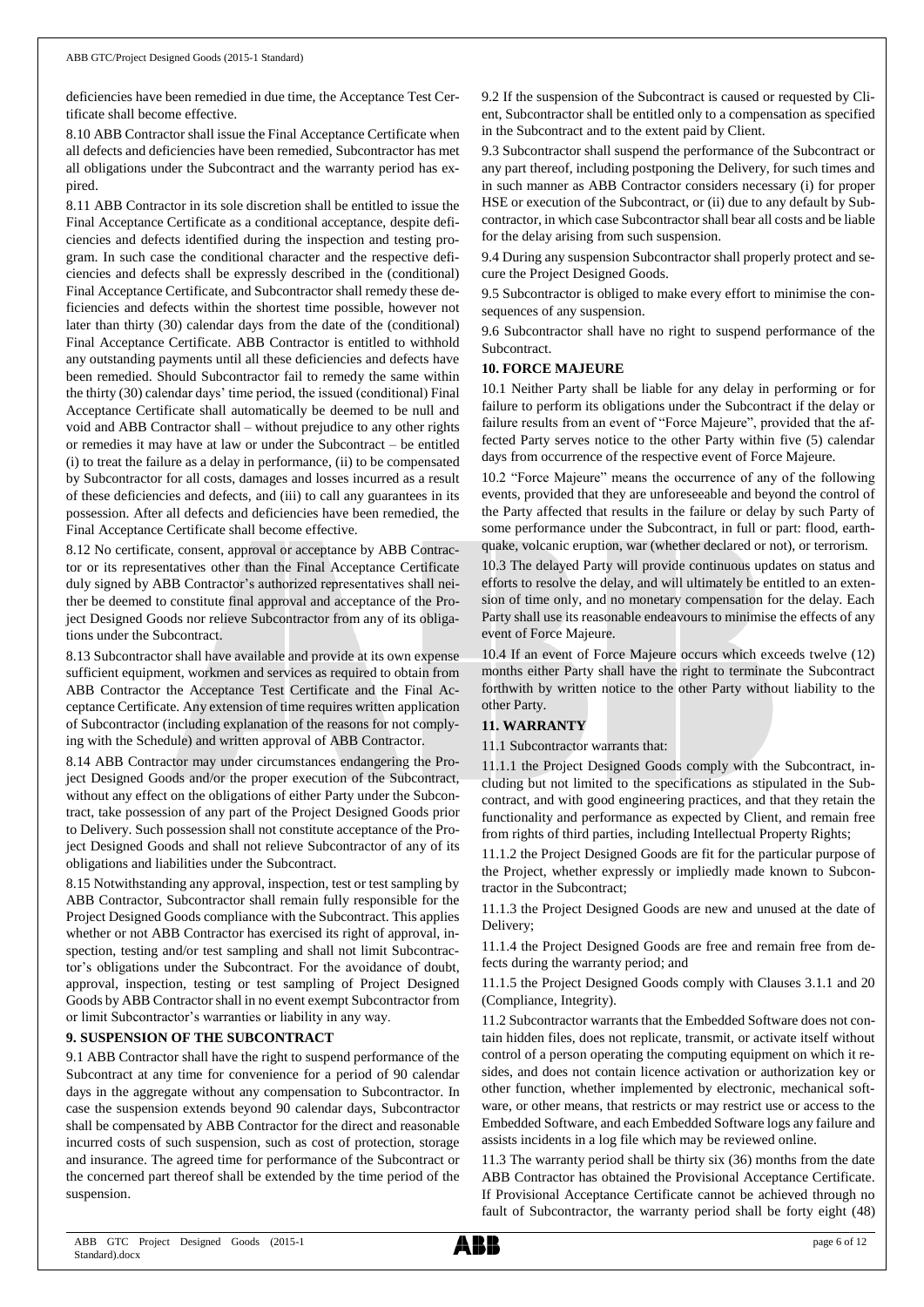months from the date of issuance of Acceptance Test Certificate for the respective Project Designed Goods, and in the absence of such Acceptance Test Certificate, the warranty period shall be forty eight (48) months from Delivery.

11.4 In the event of a breach of warranty, the entire warranty period of Clause 11.3 shall be restarted upon Client's and/or ABB Contractor's written confirmation that the Project Designed Goods are no longer defective. In all other cases the warranty period shall be extended by a time period which is equal to the time period from ABB Contractor's notice of breach of warranty to Subcontractor until ABB Contractor notifies Subcontractor in writing that the breach has been successfully remedied. For all other parts of the Project Designed Goods which cannot be used for the purposes of the Project as a result of a defect or damage, the same warranty extension shall apply.

11.5 Subcontractor shall, during a period of three (3) years after expiry of the warranty period, remain responsible for and shall remedy any defects in the Project Designed Goods which have not been detected by inspections or tests carried out and did not otherwise become obvious before the expiry of the warranty period, but are the result of non-compliance of the Project Designed Goods with the Subcontract prior to the expiry of the warranty period (hidden/latent defects).

11.6 Subcontractor assigns, transfers and conveys to ABB Contractor all of its rights, title and interests under any and all warranties with respect to the Project Designed Goods.

11.7 In case of non-compliance with the warranty provided under this Clause 11, ABB Contractor shall be entitled to enforce one or more of the following remedies at Subcontractor's own expense and risk:

11.7.1 to give Subcontractor the opportunity to carry out any additional work necessary to ensure that the terms and conditions of the Subcontract are fulfilled within twenty (20) calendar days from ABB Contractor's notice. If not otherwise agreed in writing by the Parties, such remedial work requires acceptance by ABB Contractor;

11.7.2 to carry out (or to instruct a third party to carry out) any additional work necessary to make the Project Designed Goods comply with the Subcontract;

11.7.3 to obtain from Subcontractor prompt repair or replacement of the non-compliant Project Designed Goods by other Project Designed Goods conforming with the Subcontract. Any and all costs, including but not limited to costs of transportation to Site, disassembly, cleaning, upgrade, assembly, installation, testing, inspection, insurance, completion, and acceptance, which are connected with correcting defects or damages shall be to Subcontractor's account. This covers the time period until issuance of the Final Acceptance Certificate;

11.7.4 to refuse to accept any further Project Designed Goods, but without exemption from Subcontractor's liability for the defective Project Designed Goods for which ABB Contractor shall be entitled to a price reduction, instead of requiring their correction, replacement or removal. A Variation Order will be issued to reflect an equitable reduction in the Subcontract Price. Such adjustments shall be effected whether or not final payment has been made;

11.7.5 to claim such costs and damages as may have been sustained by ABB Contractor as a result of Subcontractor's breach or failure;

11.7.6 to terminate the Subcontract in accordance with Clause 19.1.

11.8 The rights and remedies available to ABB Contractor and contained in the Subcontract are cumulative and are not exclusive of any rights or remedies available under warranty, at law or in equity.

## **12. STEP IN**

If Subcontractor (a) fails to deliver the Project Designed Goods or any part thereof in accordance with the Schedule or (b) fails to deliver the Project Designed Goods in accordance with any requirements as provided in the Subcontract and, within seven (7) calendar days after receipt of written notice from ABB Contractor, Subcontractor fails to take satisfactory actions (acceptable to ABB Contractor) to commence correction of such default or neglect with diligence and promptness, ABB Contractor may, without prejudice to any other remedy or rights

ABB Contractor may have, take the Project Designed Goods (or relevant part thereof) out of the hands of Subcontractor and employ other subcontractors to complete the Project Designed Goods (or relevant part thereof) or complete it by using its own resources. Any such work shall be performed at Subcontractor's risk and expense. ABB Contractor shall have the right to take possession at Subcontractor's premises of any uncompleted part of the Project Designed Goods and use all drawings, technical information related to the Project Designed Goods, materials, equipment and other property provided (or to be provided) or used by Subcontractor and use it as ABB Contractor deems fit in order to complete the Project Designed Goods. If the cost to ABB Contractor for so completing the Project Designed Goods shall exceed the amount which would have been due to Subcontractor if the Project Designed Goods had been completed by him, Subcontractor shall pay the amount of such excess to ABB Contractor or it will be deducted from any money due or money that will become due to Subcontractor or from any of Subcontractor's guarantees.

## **13. PRICES, PAYMENT TERMS, INVOICING**

13.1 The Subcontract Price shall be deemed to cover the fulfilment by Subcontractor of all its obligations under the Subcontract and include the costs of the Project Designed Goods specified and the costs for everything, including but not limited to fees, taxes, duties, transportation, profit, overhead, licences, permits, and travel, whether indicated or described or not, which is necessary for the execution, completion, and warranty of the Project Designed Goods.

13.2 The prices stipulated in the Subcontract are fixed unless otherwise provided in a Variation Order.

13.3 The payment terms and the applicable procedures shall be specified in the Subcontract.

13.4 Subcontractor shall submit invoices complying with Subcontractor's and ABB Contractor's applicable local mandatory law, generally accepted accounting principles and ABB Contractor requirements set forth in the Subcontract, which shall contain the following minimum information: Subcontractor name, address and reference person including contact details (telephone, e-mail etc.); invoice date; invoice number; Order number (same as stated in the Order); Subcontractor number (same as stated in the Order); address of ABB Contractor; quantity; specification of Project Designed Goods supplied; price (total amount invoiced); currency; tax or VAT amount; tax or VAT number; Authorized Economic Operator and/or Approved Exporter Authorization number and/or other customs identification number, if applicable.

13.5 Invoices shall be accompanied by interim release of liens or privileges and shall be issued to ABB Contractor as stated in the Subcontract. Invoices shall be sent to the invoice address specified in the Subcontract. The submission of an invoice shall be deemed to be a confirmation by Subcontractor that it has no additional claims, except as may already have been submitted in writing, for anything that has occurred up to and including the last day of the period covered by such invoice.

13.6 Subcontractor shall make payment in due time for all equipment and labour used in, or in connection with, the performance of the Subcontract in order to avoid the imposition of any lien or privilege against any portion of the Project Designed Goods and/or the Project. In the event of the imposition of any such lien or privilege by any person who has supplied any such equipment or labour, or by any other person claiming by, through or under Subcontractor, Subcontractor shall, at its own expense, promptly take any and all action as may be necessary to cause such lien or privilege to be released or discharged. Subcontractor shall furnish satisfactory evidence, when requested by ABB Contractor, to verify compliance with the above. In the alternative, ABB Contractor may pay to release the lien and withhold such amounts from Subcontractor.

13.7 ABB Contractor shall have the right to withhold the whole or part of any payment to Subcontractor which, in the opinion of ABB Contractor, is necessary for protection of ABB Contractor from loss on account of claims against Subcontractor, or failure by Subcontractor to

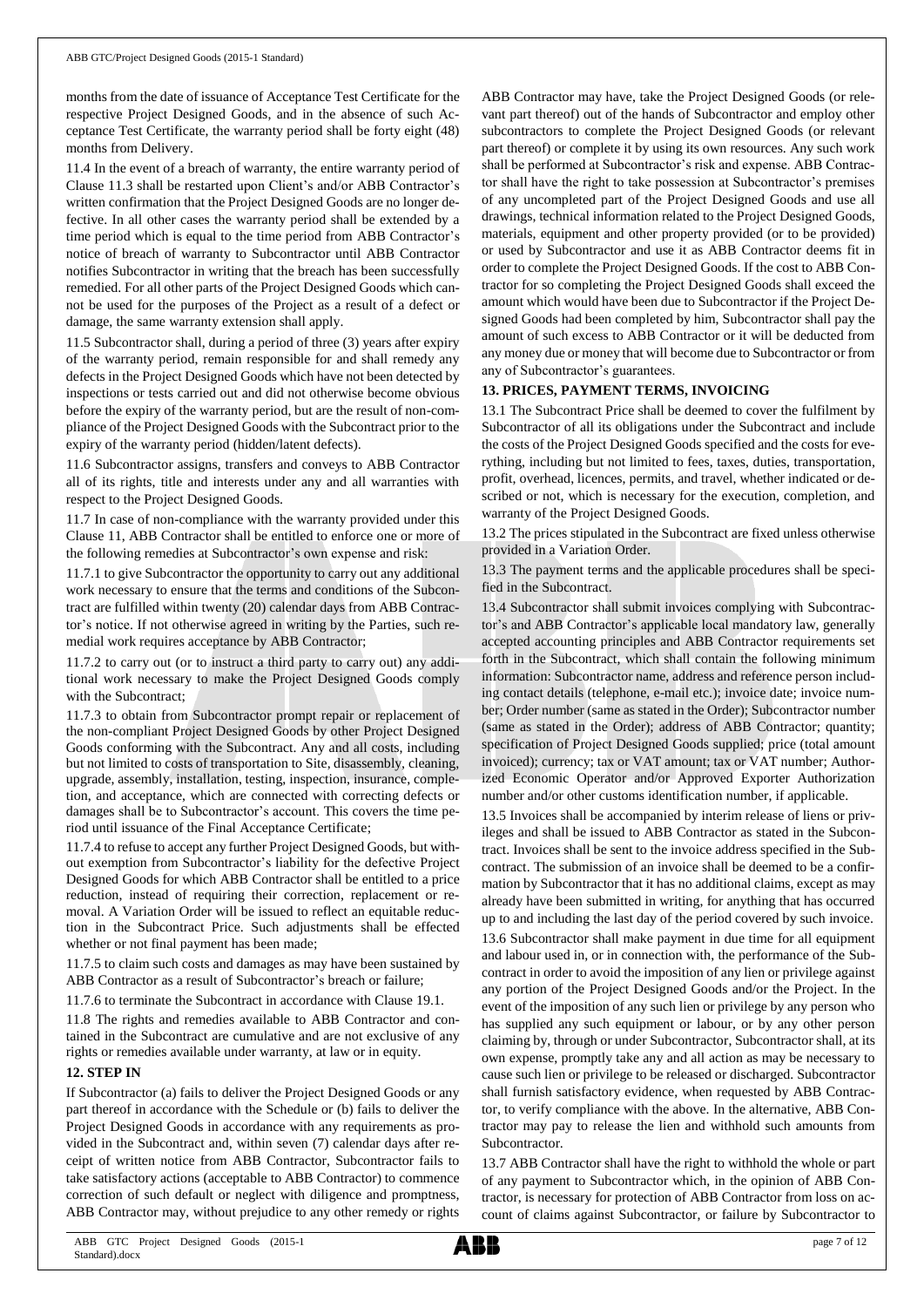make due payments to its sub-suppliers or employees, or not having paid taxes, dues and social insurance contributions. ABB Contractor reserves the right to set off such amount owed to Subcontractor, or withhold payment for Project Designed Goods not delivered in accordance with the Subcontract. However, Subcontractor shall not be entitled to set off any amounts owed by ABB Contractor to Subcontractor, unless prior approval has been granted by ABB Contractor in writing.

13.8 Unless otherwise agreed in writing (or instructed by ABB Contractor in writing), Subcontractorshall carry on and maintain the timely supply of the Project Designed Goods during arbitration and any dispute or disagreement with ABB Contractor, including, without limitation, a dispute or disagreement about ABB Contractor's withholding of payments otherwise due to Subcontractor.

# **14. FINANCIAL GUARANTEES**

14.1 Subcontractor shall submit financial guarantees as required in the Special Terms and Conditions, within fifteen (15) calendar days from Effective Date of the Subcontract. The guarantees shall be issued by reputable banks accepted by ABB Contractor. The guarantees shall be unconditional, irrevocable and payable on first demand. Subcontractor's failure to provide such financial guarantees shall entitle ABB Contractor to claim compensation for costs and damages as may have been sustained by ABB Contractor as a result of Subcontractor's failure to provide such financial guarantees, without prejudice to any other rights ABB Contractor may have under the Subcontract. ABB Contractor may seek additional security from Subcontractor, such as a parent company or bank guarantee, in a form as provided in the Annexes.

14.2 The financial guarantees shall remain valid until issuance of the Final Acceptance Certificate by ABB Contractor. However, in case an advance payment guarantee is submitted, such guarantee shall remain valid until issuance of the Acceptance Test Certificate.

14.3 In the event the Parties agree on increased prices, the financial guarantee shall be increased proportionally within twenty (20) calendar days from ABB Contractor's written confirmation of the increase of the respective prices, or otherwise the equivalent amount shall be deducted from each invoice and become reimbursable upon issuance of the Final Acceptance Certificate.

14.4 All costs related to financial guarantees shall be for the account of Subcontractor.

# **15. DOCUMENTATION**

15.1 Subcontractor shall at its expense:

15.1.1 submit, as part of the Project Designed Goods, the Subcontractor Documentation. Delay in submitting the Subcontractor Documentation is regarded a delay in supplying the Project Designed Goods and the consequences are as set out in Clause 7 (Time for Delivery, Delay);

15.1.2 prepare translation into English and/or any other language if so required by ABB Contractor;

15.1.3 immediately upon receipt of Client's and/or ABB Contractor's technical specification, carefully check such specifications and Subcontractor shall promptly notify ABB Contractor of any errors, omissions or discrepancies found in such specifications. ABB Contractor shall not bear any costs or liability in relation to any errors, omissions or discrepancies which Subcontractor ought to have found during its check;

15.1.4 provide ABB Contractor with updated copies of the drawings ("as-built") and specifications showing all changes and modifications made during the execution of the Subcontract.

15.2 Where certificates are required, such certificates shall be submitted by and at the expense of Subcontractor. Such submittal shall be made in accordance with ABB Contractor's instructions. Certificates shall be subject to review and approval by ABB Contractor, and Project Designed Goods represented by such certificates shall not be fabricated or delivered without such review and approval. Certificates shall clearly identify the Project Designed Goods being certified and shall include but not be limited to the following information: Subcontractor's

name, name of the item, manufacturer's name, and reference to the appropriate drawing, technical specification section and paragraph number, all as applicable.

15.3 All Subcontractor Documentation is subject to the provisions above as well as the review and approval by ABB Contractor.

15.4 Subcontractorshall not be entitled to any compensation for Project Designed Goods provided prior to such approval to the extent that Project Designed Goods have to be modified in the result of comments from ABB Contractor.

15.5 ABB Contractor shall approve or comment on Subcontractor Documentation within the number of days after receipt specified in the Subcontract, provided that the Subcontractor Documentation is in a status that enables ABB Contractor to decide if the submitted Subcontractor Documentation is to be approved or revised.

15.6 Subcontractor Documentation commented upon by ABB Contractor shall be corrected and resubmitted for approval within seven (7) calendar days from the date of receipt of the comments by Subcontractor.

15.7 Reviews and approvals by ABB Contractor do not constitute formal and final acceptance of the details, general design, calculations, analyses, test methods, certificates, materials or other concerned items of the Project Designed Goods and do not relieve Subcontractor from full compliance with its contractual obligations. Final acceptance of the Project Designed Goods is exclusively subject to issuance of Final Acceptance Certificate.

15.8 Any drawings and documents provided by ABB Contractor to Subcontractor shall remain the exclusive property of ABB Contractor and may not be used by Subcontractor for any other purpose than performing the Subcontract. Such drawings and documents must not be copied, reproduced or transmitted in whole or in part to any third party without the prior written consent of ABB Contractor. All drawings and documents provided by ABB Contractor to Subcontractor shall be returned to ABB Contractor upon ABB Contractor's request.

15.9 Subcontractor shall keep all Subcontractor Documentation at least for ten (10) years after Delivery or any such longer time required by applicable law.

# **16. INTELLECTUAL PROPERTY**

16.1 Subcontractor hereby grants ABB Contractor and/or Client, or undertakes to procure that ABB Contractor and/or Client is granted, a perpetual, irrevocable, transferable, sub-licensable, non-exclusive, royalty-free licence to use the Intellectual Property Rights in the Project Designed Goods, including Subcontractor Documentation and including Embedded Software, if any.

16.2 In the event any Intellectual Property Rights in the Project Designed Goods are to be transferred from Subcontractor to ABB Contractor or Client, the terms and conditions for such transfer shall be separately agreed in the Special Terms and Conditions.

16.3 In the event the Embedded Software contains or uses Open Source Software, Subcontractor must fully specify and inform ABB Contractor in writing and prior to Delivery about all Open Source Software implemented into or used by the Embedded Software. In the event that ABB Contractor does not approve Open Source Software components contained in or used by the Embedded Software, Subcontractor agrees to replace or substitute the affected Open Source Software component(s) contained in or used by the Embedded Software.

## **17. LIABILITY AND INDEMNITY**

17.1 Subcontractor shall indemnify ABB Contractor and Client against all liabilities, losses, damages, injuries, cost, actions, suits, claims, demands, charges or expenses whatsoever arising in connection with death or injury suffered by persons employed by Subcontractor or any of its sub-suppliers.

17.2 Without prejudice to applicable mandatory law or unless otherwise agreed between the Parties, Subcontractor shall compensate/indemnify ABB Contractor and Client for all liabilities, losses, damages,

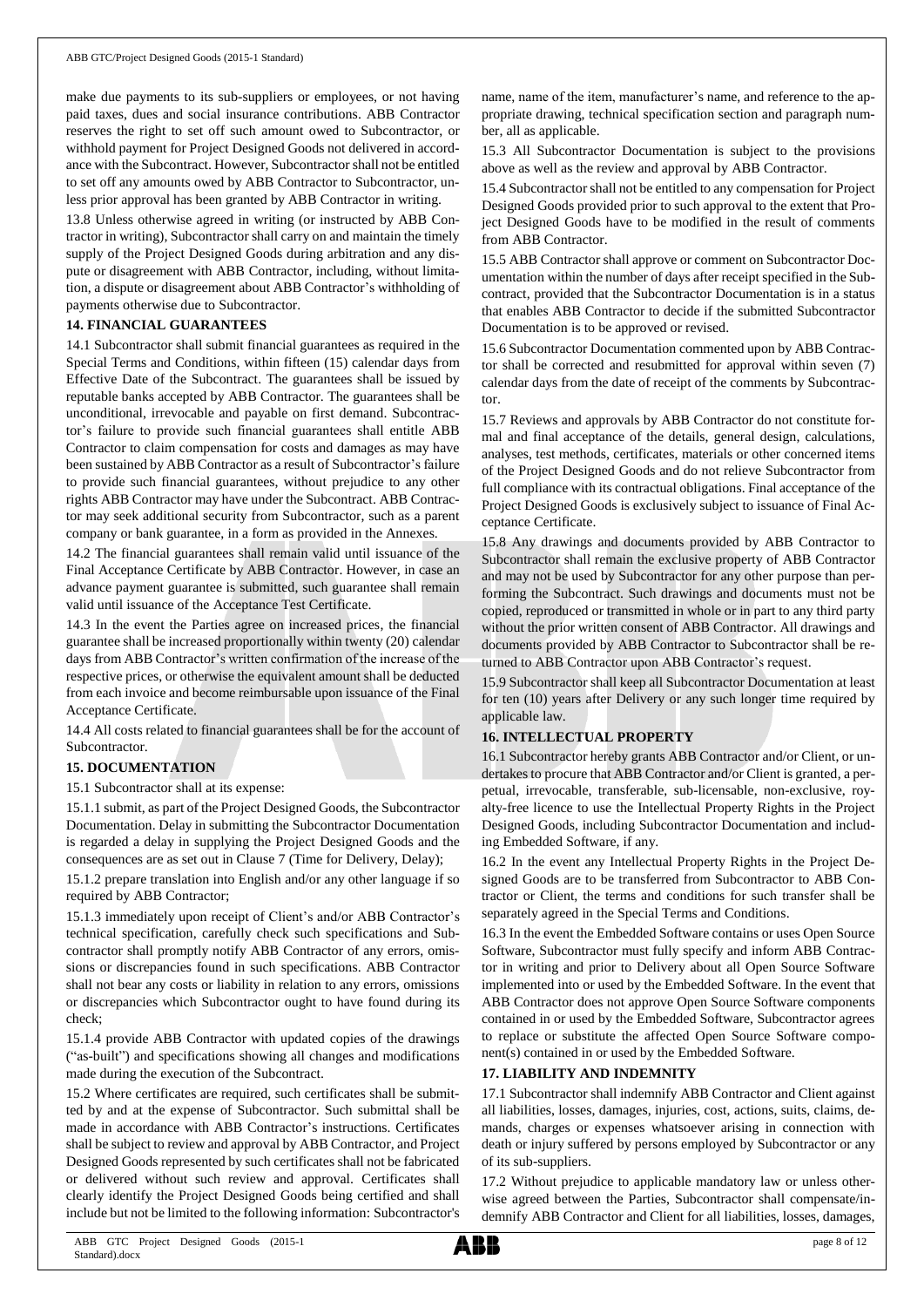injuries, cost, actions, suits, claims, demands, charges or expenses whatsoever arising out of or in connection with the performance of the Subcontract and/or the Project Designed Goods (i) for Subcontractor's breaches of the Subcontract, and (ii) for any claim made by a third party (including employees of Subcontractor) against ABB Contractor in connection with the Project Designed Goods and to the extent that the respective liability, loss, damage, injury, cost or expense was caused by or arises from acts or omissions of Subcontractor and/or from the Project Designed Goods.

17.3 In the event of infringements of third party Intellectual Property Rights caused by or related to the Project Designed Goods:

17.3.1 Subcontractor shall reimburse ABB Contractor and Client for any liabilities, losses, damages, injuries, costs and expenses (including without limitation to any direct, indirect, or consequential losses, loss of profit and loss of reputation, and all interest, penalties and legal and other professional costs and expenses) arising out of such infringement. This obligation does not limit any further compensation rights of ABB Contractor or Client;

17.3.2 Without prejudice to ABB Contractor's right under the Subcontract, Subcontractor shall, upon notification from ABB Contractor at Subcontractor's cost (i) procure for ABB Contractor the right to continue using the Project Designed Goods; (ii) modify the Project Designed Goods so that they cease to be infringing; or (iii) replace the Project Designed Goods by non-infringing Project Designed Goods.

17.4 Subcontractor shall be responsible for the acts, omissions, defaults, negligence or obligations of any of its sub-suppliers, its agents, servants or workmen as fully as if they were the acts, omissions, defaults, negligence or obligations of Subcontractor.

17.5 ABB Contractor reserves the right to set off any indemnity/liability claims under the Subcontract against any amounts owed to Subcontractor.

17.6 For any indemnity obligations, Subcontractor shall defend ABB Contractor and/or Client at its cost against any third party claims upon ABB Contractor's request.

## **18. INSURANCE**

18.1 Until issuance of the Final Acceptance Certificate and as required in the Special Terms and Conditions, Subcontractor shall maintain at its expense with reputable and financially sound insurers acceptable to ABB Contractor the following type of insurances: marine cargo insurance, public liability insurance, statutory worker's compensation/employer's liability insurance.

18.2 All insurance policies shall be endorsed to include ABB Contractor as additional insured and provide a waiver of insurer's right of subrogation in favour of ABB Contractor. All insurance policies and waivers of recourse shall, upon request by ABB Contractor, be extended to also similarly apply to Client. Subcontractor shall no later than Effective Date provide to ABB Contractor certificates of insurance covering such policies as well as confirmation that premiums have been paid. Subcontractor shall also provide upon ABB Contractor's request copies of such insurance policies.

18.3 In case of loss and damage related to the covers in Clause 18, any and all deductibles shall be for Subcontractor's account.

18.4 Subcontractor shall furnish notice to ABB Contractor within thirty (30) calendar days of any cancellation or non-renewal or material change to the terms of any insurance.

18.5 All Subcontractor policies (except worker's compensation/employer's liability) shall be considered primary insurance and any insurance carried by ABB Contractor shall not be called upon by Subcontractor's insurers to contribute or participate on the basis of contributing, concurrent, double insurance or otherwise.

18.6 Should Subcontractor fail to provide insurance certificates and maintain insurance according to Clause 18, ABB Contractor shall have the right to procure such insurance cover at the sole expense of Subcontractor.

18.7 Any compensation received by Subcontractor shall be applied towards the replacement and/or restoration of the Project Designed Goods.

18.8 Nothing contained in this Clause 18 shall relieve Subcontractor of any liability under the Subcontract or any of its obligations to make good any loss or damage to the Project Designed Goods. The insured amounts can neither be considered nor construed as a limitation of liability.

# **19. TERMINATION**

19.1 Without prejudice to any other rights or remedies to which ABB Contractor may be entitled, ABB Contractor may terminate the Subcontract in the event that:

19.1.1 Subcontractor commits a breach of its obligations under the Subcontract, and fails to remedy that breach within ten (10) calendar days (unless otherwise stated under the Subcontract) of receiving written notice from ABB Contractor requiring its remedy; or

19.1.2 subject to Clause 7.3, the maximum amount of liquidated damages payable by Subcontractor is reached, or, subject to Clause 7.5, it is clear from the circumstances that a delay will occur in Delivery which would entitle ABB Contractor to maximum liquidated damages; or

19.1.3 Subcontractor fails to provide, in response to demand by ABB Contractor, adequate assurance of Subcontractor's future performance, whereby ABB Contractor shall be the sole judge of the adequacy of said assurance; or

19.1.4 there is any adverse change in the position, financial or otherwise, of Subcontractor, whereby and without limitation:

a) Subcontractor becomes insolvent; or

b) an order is made for the winding up of Subcontractor; or

c) documents are filed with a court of competent jurisdiction for the appointment of an administrator of Subcontractor; or

d) Subcontractor makes any arrangement or composition with its creditors, or makes an application to a court of competent jurisdiction for the protection of its creditors in any way; or

19.1.5 Subcontractor ceases, or threatens to cease, performing a substantial portion of its business, whether voluntarily or involuntarily, that has or will have an adverse effect on Subcontractor's ability to perform its obligations under the Subcontract; or

19.1.6 any representation or warranty made by Subcontractor in the Subcontract is not true, or inaccurate and if such lack of truth or accuracy would reasonably be expected to result in an adverse impact on ABB Contractor, unless cured within ten (10) calendar days after the date of written notice of such lack; or

19.1.7 there is a change of control of Subcontractor.

19.2 Upon termination according to Clause 19.1, ABB Contractor shall be entitled to reclaim all sums which ABB Contractor has paid to Subcontractor under the Subcontract and to claim compensation for any costs, losses or damages incurred whatsoever in connection with such termination. Subcontractor shall at its own expense promptly remove from the Site all portions of the Project Designed Goods which are defective or otherwise not conforming with the Subcontract and which have not been corrected, unless removal is waived by ABB Contractor.

19.3 If Subcontractor does not proceed with the removal of defective or non-conforming Project Designed Goods or the respective parts immediately upon written notice from ABB Contractor, ABB Contractor may (or may instruct a third party to) remove them and store them at the expense of Subcontractor. If Subcontractor does not pay the cost of such removal and storage within ten (10) calendar days thereafter, ABB Contractor may upon ten (10) additional calendar days' written notice sell such items at auction or at private sale and shall account for the net proceeds thereof, after deducting all the costs of such sale and other costs that should have been borne by Subcontractor. If such proceeds of sale do not cover all costs of sale and other costs which Subcontractor should have borne, the difference shall be charged to Subcontractor.

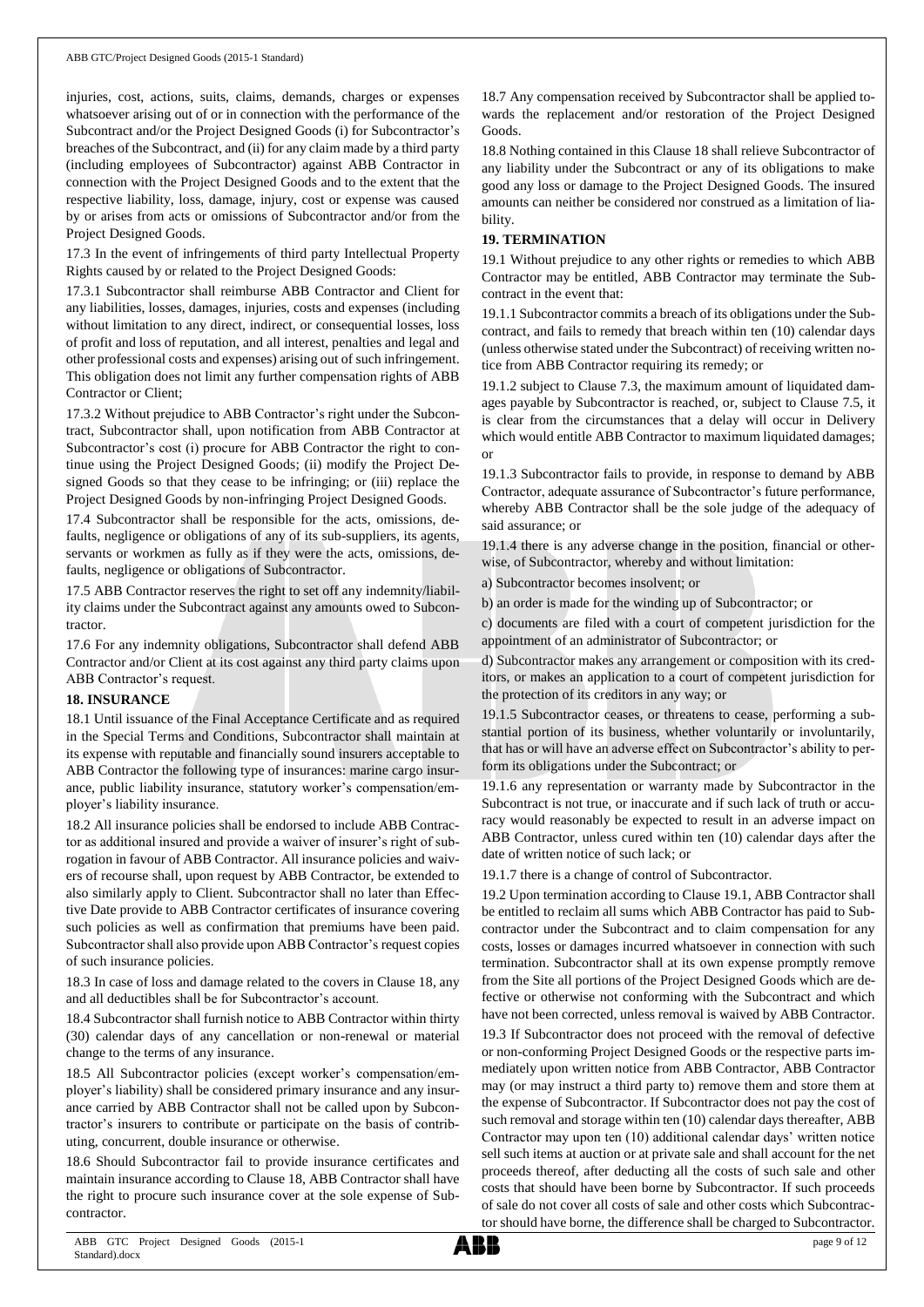If payments then or thereafter due to Subcontractor are not sufficient to cover such amount, Subcontractor shall pay the difference to ABB Contractor.

19.4 Upon termination according to Clause 19.1, ABB Contractor may complete the Subcontract or employ other suppliers to complete the Subcontract. Any such work shall be performed at Subcontractor's risk and expense. ABB Contractor shall have the right to take possession at Subcontractor's premises and/or at Site of any uncompleted part of the Project Designed Goods and use all Subcontractor Documentation, Subcontractor's equipment and other property provided (or to be provided) or used by Subcontractor and use it as ABB Contractor deems fit in order to complete the Project Designed Goods. If the cost to ABB Contractor for so completing the Project Designed Goods shall exceed the amount which would have been due to Subcontractor had the Project Designed Goods been completed by Subcontractor, Subcontractor shall pay the amount of such excess to ABB Contractor or it will be deducted from any money due or money that will become due to Subcontractor or from any of Subcontractor's guarantees.

19.5 ABB Contractor has the right to terminate the Subcontract or parts of the Subcontract without cause at any time with immediate effect at its sole discretion by written notice to Subcontractor. Upon receipt of such notice Subcontractor shall stop all progress of the Project Designed Goods and performance of the Subcontract unless otherwise directed by ABB Contractor. ABB Contractor shall pay Subcontractor for the Project Designed Goods completed and for the materials purchased for execution of the Project Designed Goods before termination and for which ABB Contractor is legally bound to accept Delivery, and which cannot be used by Subcontractor for any other purposes (such materials will become property of ABB Contractor upon payment by ABB Contractor), and other verified, proven and direct additional expenses for discontinuing the Subcontract. However, in no event shall the total amount to be paid by ABB Contractor to Subcontractor exceed the amount of accumulated costs as stated in the Special Terms and Conditions, or in the absence thereof, the amount due and payable by ABB Contractor at the time of termination according to the Subcontract. Subcontractor shall have no further claim for compensation due to such termination. Claims for compensation of loss of anticipated profits are excluded.

19.6 In case the Main Contract is terminated for reasons other than Subcontractor's performance and if ABB Contractor, as a result thereof, terminates the Subcontract, compensation to be paid to Subcontractor shall correspond to the compensation paid by Client to ABB Contractor for the respective part of the Subcontract.

19.7 On termination of the Subcontract, Subcontractor shall immediately deliver to ABB Contractor all copies of information or data provided by ABB Contractor to Subcontractor for the purposes of the Subcontract. Subcontractor shall certify to ABB Contractor that Subcontractor has not retained any copies of such information or data.

19.8 On termination of the Subcontract, Subcontractor shall immediately deliver to ABB Contractor all specifications, programs and other information, data, and Subcontractor Documentation regarding the Project Designed Goods which exist in any form whatsoever at the date of such termination, whether or not then complete.

19.9 Termination of the Subcontract, however arising, shall not affect or prejudice the accrued rights of the Parties as at termination, or the continuation of any provision expressly stated to survive, or implicitly surviving, termination.

## **20. COMPLIANCE, INTEGRITY**

20.1 Subcontractor shall provide the Project Designed Goods in compliance with all relevant legislation, laws, rules, regulations, and codes of practice, guidance and other requirements of any relevant government or governmental agency. To the extent that such regulations are advisory rather than mandatory, the standard of compliance to be achieved by Subcontractor shall be in compliance with the generally accepted best practice of the relevant industry.

20.2 Subcontractor must comply with the ABB Lists of Prohibited and Restricted Substances and with the reporting and other requirements regarding Conflict Minerals made available under **[www.abb.com](http://www.abb.com/) – Supplying – Material Compliance** or otherwise and shall provide ABB Contractor with respective documents, certificates and statements if requested. Any statement made by Subcontractor to ABB Contractor (whether directly or indirectly, e. g. where applicable via the ABB Supplier Registration and Pre-Qualification System) with regard to materials used for or in connection with the Project Designed Goods will be deemed to be a representation under the Subcontract.

20.3 Subcontractor represents and warrants that it is knowledgeable with, and is and will remain in full compliance with all applicable trade and customs laws, regulations, instructions, and policies, including, but not limited to, securing all necessary clearance requirements, proofs of origin, export and import licenses and exemptions from, and making all proper filings with appropriate governmental bodies and/or disclosures relating to the provision of services, the release or transfer of goods, hardware, software and technology to non U.S. nationals in the U.S., or outside the U.S., the release or transfer of technology and software having U.S. content or derived from U.S. origin software or technology.

20.4 No material or equipment included in or used for the Project Designed Goods shall originate from any company or country listed in any relevant embargo issued by the authority in the country where the Project Designed Goods shall be used or an authority otherwise having influence over the equipment and material forming part of the Project Designed Goods. If any of the Project Designed Goods are or will be subject to export restrictions, it is Subcontractor's responsibility to promptly inform ABB Contractor in writing of the particulars of such restrictions.

20.5 Both Parties warrant that each will not, directly or indirectly, and that each has no knowledge that the other Party or any third parties will, directly or indirectly, make any payment, gift or other commitment to its customers, to government officials or to agents, directors and employees of each Party, or any other party in a manner contrary to applicable laws (including but not limited to the U. S. Foreign Corrupt Practices Act and, where applicable, legislation enacted by member states and signatories implementing the OECD Convention Combating Bribery of Foreign Officials), and shall comply with all relevant laws, regulations, ordinances and rules regarding bribery and corruption. Nothing in the Subcontract shall render either Party or any of its Affiliates liable to reimburse the other for any such consideration given or promised.

20.6 Subcontractor herewith acknowledges and confirms that Subcontractor has received a copy of ABB's Code of Conduct and ABB's Supplier Code of Conduct or has been provided information on how to access both ABB Codes of Conduct online under **[www.abb.com/Integ](http://www.abb.com/Integrity)[rity](http://www.abb.com/Integrity)**. Subcontractor is obliged and agrees to perform its contractual obligations in accordance with both ABB Codes of Conduct, including but without limitation to all employment, health, safety and environmental requirements specified therein.

20.7 ABB has established the following reporting channels where Subcontractor and its employees may report suspected violations of applicable laws, policies or standards of conduct: Web portal: **[www.abb.com/Integrity](http://www.abb.com/Integrity) – Reporting Channels**; telephone and mail address: specified on this Web portal.

20.8 Any violation of an obligation contained in this Clause 20 shall be a material breach of the Subcontract. Either Party's material breach shall entitle the other Party to terminate the Subcontract with immediate effect and without prejudice to any further right or remedies under such Subcontract or applicable law.

20.9 Notwithstanding anything to the contrary contained in the Subcontract, Subcontractor shall, without any limitations, indemnify and hold harmless ABB Contractor from and against any liabilities, claim, proceeding, action, fine, loss, cost or damages arising out of or relating

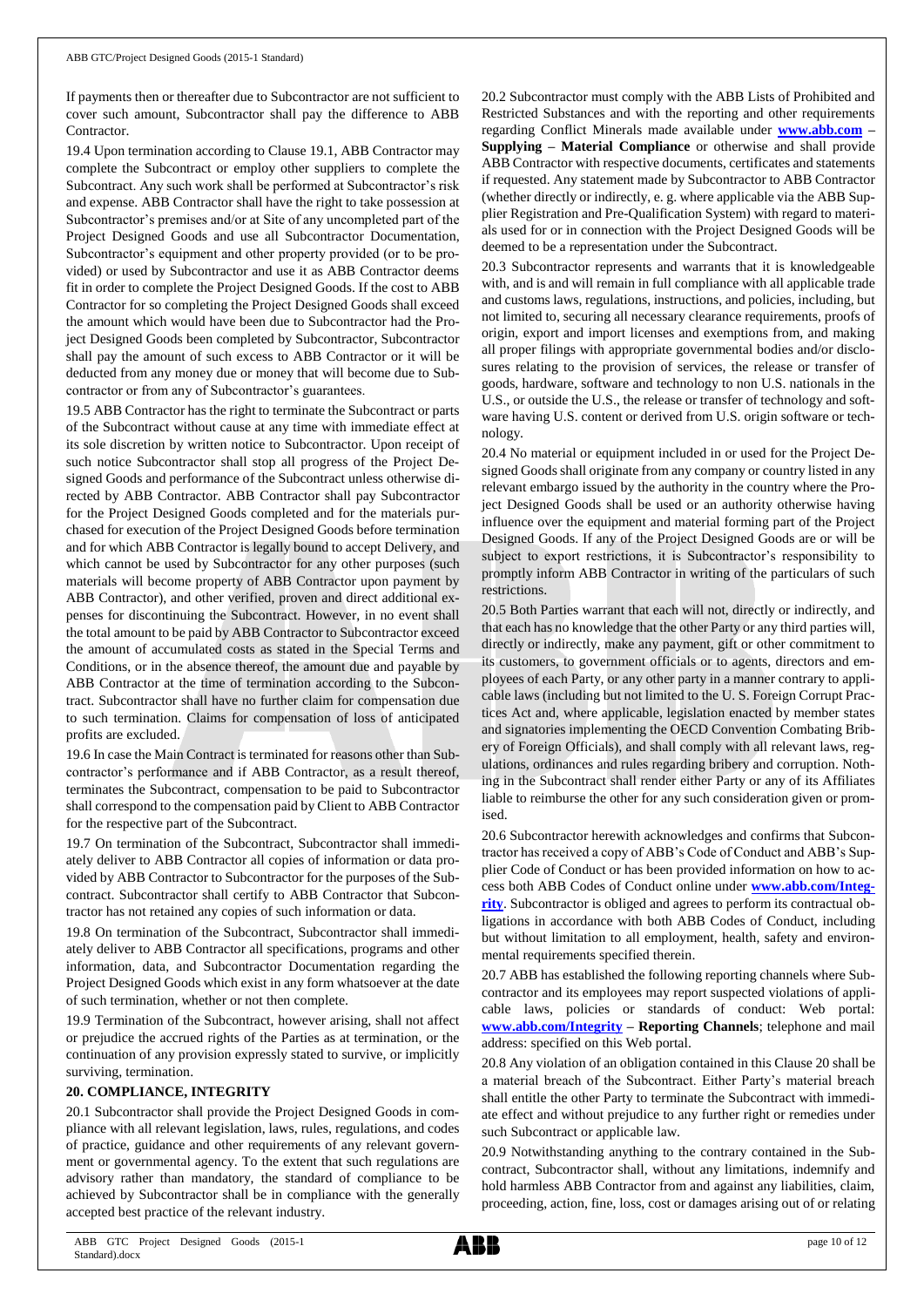to any such violation of the above mentioned obligations and the termination of the Subcontract, or arising from export restrictions concealed by Subcontractor. With respect to export restrictions solely attributable to ABB Contractor's use of the Project Designed Goods, the now said commitment shall only apply to the extent Subcontractor has knowledge of or reasonably should have been aware of such use.

## **21. ASSIGNMENT AND SUBCONTRACTING**

21.1 Subcontractor shall neither novate nor assign, subcontract, transfer, nor encumber the Subcontract nor any parts thereof (including any monetary receivables from ABB Contractor) without prior written approval of ABB Contractor.

21.2 ABB Contractor may at any time assign, novate, encumber, subcontract or deal in any other manner with all or any of its rights or obligations under the Subcontract.

## **22. NOTICES AND COMMUNICATION**

Any notice shall (unless otherwise agreed upon) be given in the language of the Subcontract by sending the same by registered mail, courier, fax or by e-mail to the address of the relevant Party as stated in the Subcontract or to such other address as such Party may have notified in writing to the other for such purposes. E-mail and fax notices expressly require written confirmation issued by the receiving Party. Electronic read receipts may not under any circumstances be deemed as confirmation of notice. Electronic signatures shall not be valid, unless expressly agreed in writing by duly authorised representatives of the Parties.

## **23. WAIVERS**

Failure to enforce or exercise, at any time or for any period, any term of the applicable ABB GTC/Project Designed Goods or the Subcontract does not constitute, and shall not be construed as, a waiver of such term and shall not affect the right later to enforce such term or any other term herein contained.

## **24. GOVERNING LAW AND DISPUTE SETTLEMENT**

24.1 The Subcontract shall be governed by and construed in accordance with the laws of the country (and/or the state, as applicable) of ABB Contractor's legal registration, however under exclusion of its conflict of law rules and the United Nations Convention on International Sale of Goods.

24.2 For domestic dispute resolution matters, whereby ABB Contractor and Subcontractor are registered in the same country, any dispute or difference arising out of or in connection with the Subcontract, including any question regarding its existence, validity or termination or the legal relationships established by the Subcontract, which cannot be settled amicably or by mediation, shall be submitted to the jurisdiction of the competent courts at the place of ABB Contractor's registration, unless other courts or arbitration are agreed in writing between the Parties. 24.3 For cross border dispute resolution matters, whereby ABB Contractor and Subcontractor are registered in different countries, unless agreed otherwise in writing between the Parties, any dispute or difference arising out of or in connection with the Subcontract, including any question regarding its existence, validity or termination or the legal relationships established by the Subcontract, which cannot be settled amicably or by mediation, shall be finally settled under the Rules of Arbitration of the International Chamber of Commerce by three arbitrators appointed in accordance with the said Rules. The place of arbitration shall be the location where ABB Contractor is registered, unless otherwise agreed in writing. The language of the proceedings and of the award shall be English. The decision of the arbitrators shall be final and binding upon both Parties, and neither Party shall seek recourse to an ordinary state court or any other authority to appeal for revisions of the decision.

24.4 Subcontractor shall keep such contemporary records as may be necessary to substantiate any claim. Without admitting ABB Contractor's liability, ABB Contractor may, after receiving any claim notice from Subcontractor, monitor the record-keeping and instruct Subcontractor to keep further contemporary records. ABB Contractor shall be entitled either itself or using such reputable and competent agents or representatives as it may authorize to audit the systems and retain records of Subcontractor specific to the Subcontract and Subcontractor shall ensure that ABB Contractor has similar rights to audit the systems and retain the records of any Subcontractor's sub-suppliers. No such audit or inspection shall relieve Subcontractor of liability or responsibility.

## **25. CONFIDENTIALITY, DATA SECURITY, DATA PROTECTION**

## 25.1 Subcontractor shall:

25.1.1 Unless otherwise agreed in writing, keep in strict confidence all ABB Contractor Data and any other information concerning ABB Contractor's or its Affiliates' business, its products and/or its technologies which Subcontractor obtains in connection with the Project Designed Goods to be provided (whether before or after acceptance of the Subcontract). Subcontractor shall restrict disclosure of such confidential material to such of its employees, agents or subcontractors or other third parties as need to know the same for the purpose of the provision of the Project Designed Goods to ABB Contractor. Subcontractor shall ensure that such employees, agents, subcontractors or other third parties are subject to and comply with the same obligations of confidentiality as applicable to Subcontractor and shall be liable for any unauthorized disclosures;

25.1.2 Apply appropriate safeguards, adequate to the type of ABB Contractor Data to be protected, against the unauthorised access or disclosure of ABB Contractor Data and protect such ABB Contractor Data in accordance with the generally accepted standards of protection in the related industry, or in the same manner and to the same degree that it protects its own confidential and proprietary information – whichever standard is higher. Subcontractor may disclose confidential information to "Permitted Additional Recipients" (which means Subcontractor's authorised representatives, including auditors, counsels, consultants and advisors) provided always that such Permitted Additional Recipients sign with Subcontractor a confidentiality agreement with terms substantially similar hereto or, where applicable, are required to comply with codes of professional conduct ensuring confidentiality of such information;

25.1.3 Not (i) use ABB Contractor Data for any other purposes than for providing the Project Designed Goods, or (ii) reproduce the ABB Contractor Data in whole or in part in any form except as may be required by the respective contractual documents, or (iii) disclose ABB Contractor Data to any third party, except to Permitted Additional Recipients or with the prior written consent of ABB Contractor;

25.1.4 Install and update at its own costs required adequate virus protection software and operating system security patches for all computers and software utilized in connection with providing the Project Designed Goods;

25.1.5 Inform ABB Contractor without delay about suspicion of breaches of data security or other serious incidents or irregularities regarding any ABB Contractor Data.

25.2 Subcontractor agrees that ABB Contractor shall be allowed to provide any information received from Subcontractor to any Affiliate of ABB Contractor. Subcontractor shall obtain in advance all necessary approval or consent for ABB Contractor to provide such information to ABB Contractor's Affiliates if such information is confidential for any reason or subject to applicable data protection or privacy laws and regulations.

25.3 In case the type of ABB Contractor Data affected is particularly sensitive and therefore, according to ABB Contractor's opinion, requires a separate confidentiality and non-disclosure agreement, Subcontractor agrees to enter into such agreement. The same applies with regard to data privacy topics which are not covered by this Clause 25 and which may require a separate data processing agreement according to applicable laws and regulations.